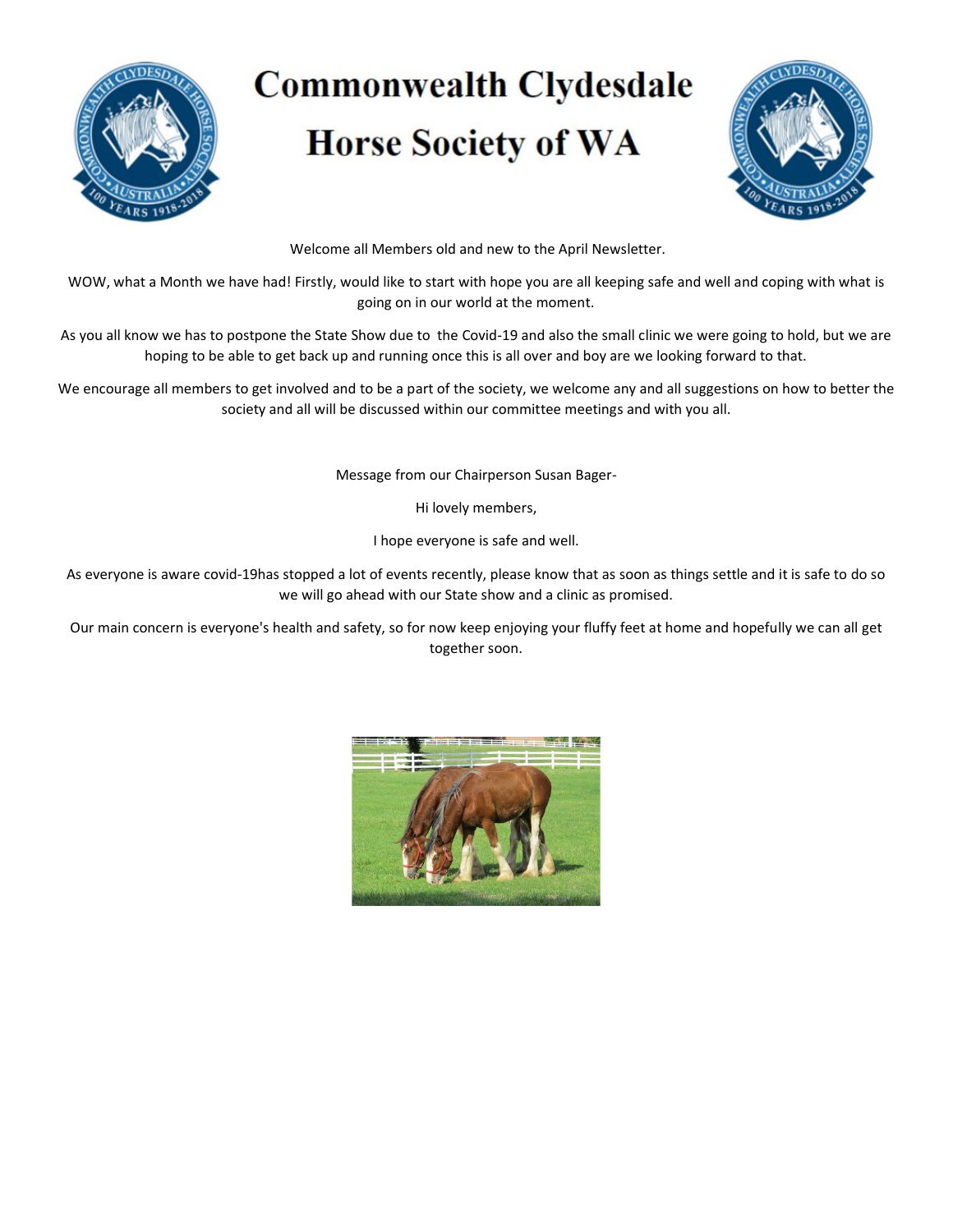#### **Member News**

The next federal meeting is on the 21<sup>st</sup> April, if anyone would like to know anything please let us know by email.

In the next newsletter we would like to add a Stallions at stud section, if you would like to include your Stallion standing at stud for 2020 to this please email us.

Polo shirts will be available this month, as the show has postponed, we are able to post your shirt, with an extra postage cost, unless you are happy to wait until things settle down.

## **What have our Members been up to?**

This section will be for you the members to let us know what you have been up to with your beautiful Clydies. Where have you been? What have you done? Accomplishments, proud moments or general sharing of your horses.

Please feel free to message us a[t clydesdalewa@gmail.com](mailto:clydesdalewa@gmail.com) and share your stories we will be looking for someone for our next newsletter..... Watch this space...

Still waiting …. need some of you to let us know ????

# **Past Events**

Nothing to add here unfortunately



# **Upcoming Events / Current Events**

Currently the Shire Horse Breeders Association are running an Online show

You can find all the information and program on their page Show in front of world-renowned judges without even leaving your home.

Entries close 15th April 2020, Good Luck